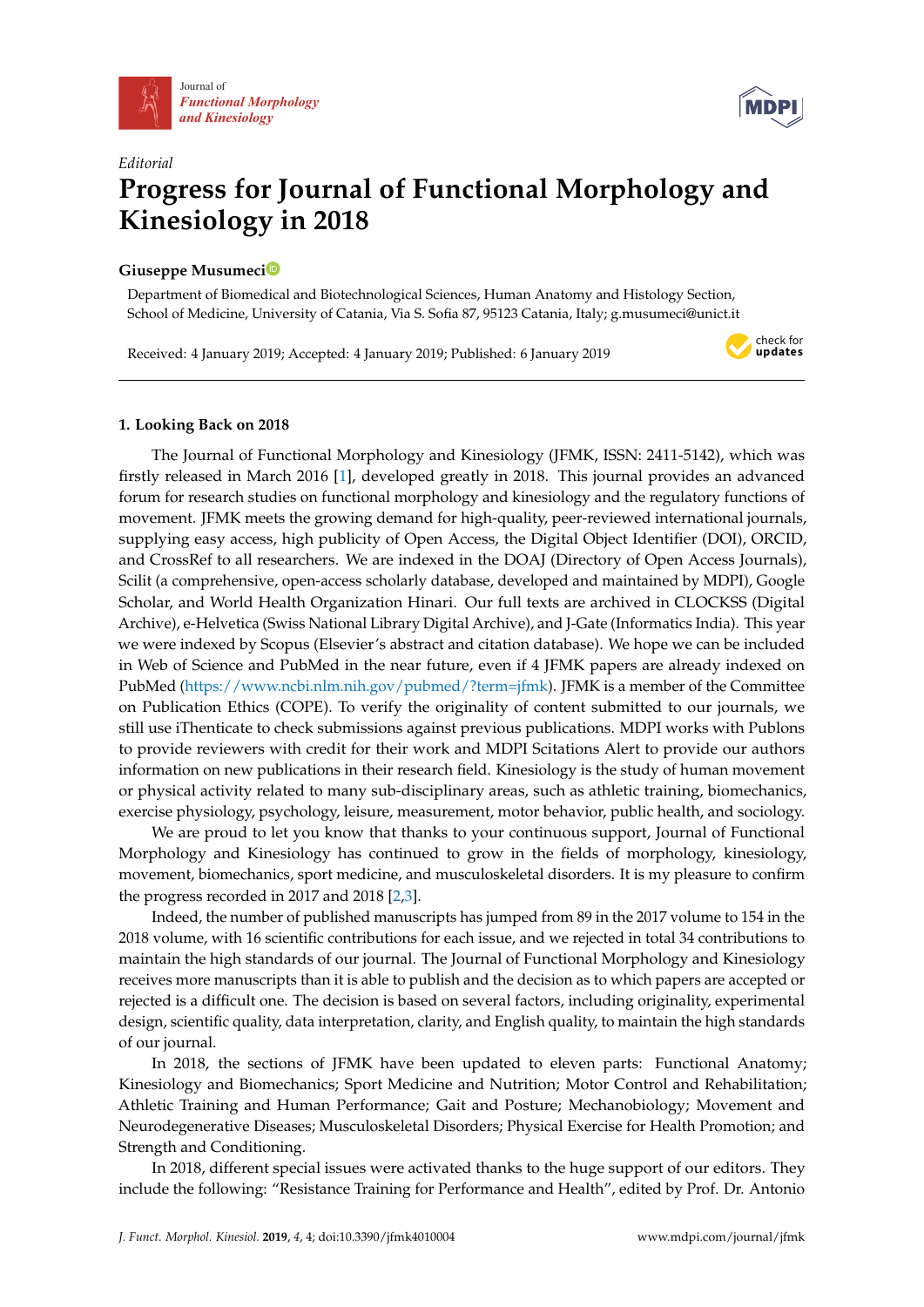Paoli [\[4\]](#page-2-3); "Arrhythmic Events in Sports Medicine and Kinesiology", edited by Dr. Laura Stefani [\[5\]](#page-2-4); "Sarcopenia and Muscle Wasting", edited by Prof. Dr. Giuseppe Musumeci [\[6\]](#page-2-5); "Selected Papers from icSPORTS 2018", edited by Prof. Dr. Jan Cabri, Prof. Dr. Pedro Pezarat-Correia, and Prof. Dr. João Paulo Vilas-Boas [\[7\]](#page-2-6); "Sport Psychology", edited by Prof. Lídia Serra [\[8\]](#page-2-7); "Exercise-Induced Immune Response", edited by Prof. Francesca Luchetti [\[9\]](#page-3-0); "Eccentric Exercise: Adaptations and Applications for Health and Performance", edited by Dr. Michael O. Harris-Love, Dr. Jared M. Gollie, and Dr. Justin Keogh [\[10\]](#page-3-1).

In 2018, ten distinguished scientists joined the Editorial Board: Prof. Dr. John E. Kovaleski (University of South Alabama, USA); Prof. Dr. Paul Arciero (Skidmore College; USA); Prof. Conrad P. Earnest (Texas A&M University; USA); Prof. Laura Capranica (University of Rome; Italy); Assist. Prof. Dr. Helmi Chaabene (University of Potsdam; Germany); Dr. Abdul Rashid Aziz (Singapore Sport Institute, Singapore); Dr. Michael O. Harris-Love (Veterans Affairs Medical Center; USA); Dr. James Fisher (Southampton Solent University; UK); Dr. Roland van den Tillaar (Nord University; Norway); and Dr. Cristina Cortis (Society and Health University of Cassino e Lazio Meridionale; Italy), for a total of 72 editorial board members, eight advisory board members, and the editor-in-chief.

Journal of Functional Morphology and Kinesiology confirmed its status as an international journal by being present as a media partner, an exhibitor, or a sponsor at national and international meetings, among which were the following:

- 2018 ORS (Orthopedic Research Society) Annual Meeting, 10–13 March 2018, at the Hyatt Regency New Orleans, USA, (sponsored journal poster);
- The 23nd Annual Congress of the ECSS, Dublin, Ireland; 4–7 July 2018 (sponsored journal poster in coffee break);
- ISBS 2018, Auckland, New Zealand; 10–14 September 2018 (banner advertisement in newsletter);
- International Conference on Kinesiology and Exercise Sciences, Athens, Greece; 30–31 July 2018 (keynote speaker);
- 6th International Congress on Sport Sciences Research and Technology Support—icSPORTS 2018, Seville, Spain; 20–21 September 2018 (set up conference special issue);
- 72◦ Italian National Congress of SIAI (Società Italiana di Anatomia e Istologia), Parma (Italy); 20–22 September 2018 (journal flyer distribution);
- X° Italian National Congress of SISMES (Società Italiana delle Scienze Motorie e Sportive), Messina (Italy); 05–07 October 2018 (journal flyer distribution).

For the first time this year we recognized the 2018 JFMK Travel Award. This award (600 CHF) is granted to Dr. Gavin Lenton, a postdoctoral research fellow under the supervision of Prof. David Lloyd from Griffith University. Dr. Lenton's research focuses on musculoskeletal biomechanics. He will present his work at the 2018 World Congress of Biomechanics, which will be held on 8 July 2018, in Dublin, Ireland. It was a very difficult decision with such high-quality applications for the award, and we would like to thank all the applicants in various fields of study for their participation and all of the Award Committee members for their evaluation of the abundant excellent applications. We congratulate Dr. Gavin Lenton on his accomplishment. I take this opportunity to thank again the Evaluation Committee.

### **2. Looking Forward to 2019**

In 2019, we shall continue our efforts to improve the journal through further growth and increased visibility.

In order to achieve this target and lay a strong foundation for publications in 2019 and application for indexing, we have made the following plans:

Follow up the planned papers from editorial board members;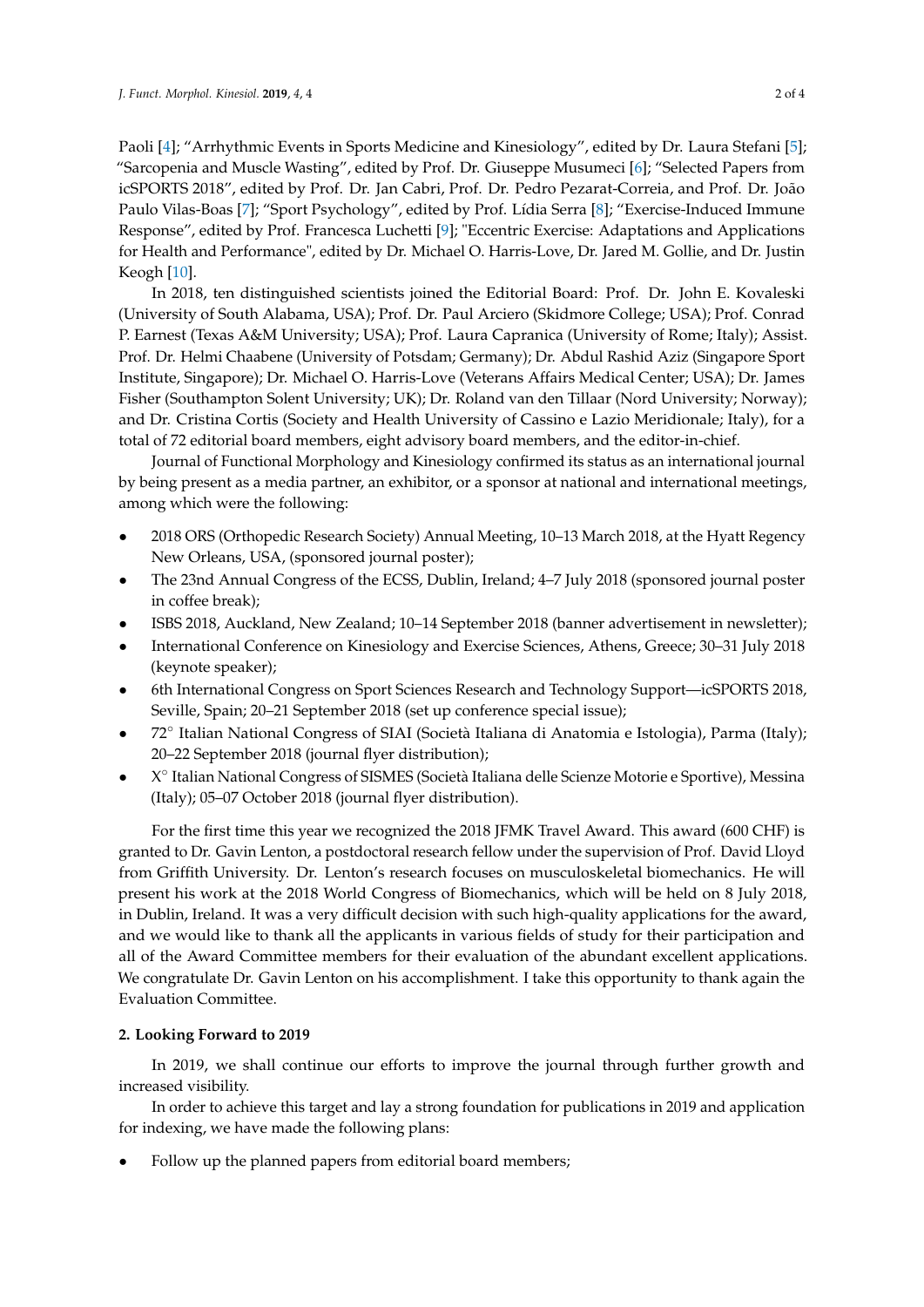- Contact international conferences recommended by the editor-in-chief or by editorial board members and try to establish media partnerships with them to make JFMK increasingly well-known among scholars;
- Communicate with editorial board members regularly and ask for their help and suggestions for journal development;
- Post high-quality papers through social media (e.g., LinkedIn, Twitter, and Facebook) and increase online readership;
- Reduce the processing time of each manuscript;
- Try to have publications indexed by the Emerging Sources Citation Index (Web of Science) and by EMBASE (Elsevier);
- Try to be included in the SCImago Journal Rank in the kinesiology-related section;
- Accomplish, for our authors, the best JFMK paper award and the JFMK travel grant award;
- Garner, for the sake of journal promotion, support from sponsors for our editors to participate in, and disseminate our journal to, international conferences.

We hope that you share our enthusiasm for this new journal and we look forward to working with you to make JFMK a leader in its field. Your contributions are vital for the success of this new journal. We look forward to receiving your contributions (papers, reviews, etc.) and proposals for special issues are always welcome.

It is my pleasure to end this editorial by wishing you a healthy and prosperous new year. This is also the opportunity for me to warmly thank, for their confidence, the following: our authors, readers, and reviewers, as well as our editorial advisors, eminent scientists in these fields that with their experience and important suggestions, guide us in this great enterprise; our excellent editorial board members whose depth of experience covers a very broad spectrum on different disciplines related to morphology and kinesiology arenas; the managing editor Olivia Yu for her huge support, the publishing manager Martyn Rittman, the assistant managing editor Molly Lu, and assistant editor Sydney Tang, who day after day, thanks to their valuable contributions, ensure the growth of this journal; and, finally, all members of our teams in Basel, Barcelona, Beijing, Belgrade, and Wuhan, as well as our sponsors.

**Conflicts of Interest:** The author declares no conflict of interest.

#### **References**

- <span id="page-2-0"></span>1. Musumeci, G. Welcome to the New Open Access Journal of Functional Morphology and Kinesiology. *J. Funct. Morphol. Kinesiol.* **2016**, *1*, 1–5. [\[CrossRef\]](http://dx.doi.org/10.3390/jfmk1010001)
- <span id="page-2-1"></span>2. Musumeci, G. Progress for Journal of Functional Morphology and Kinesiology in 2016. *J. Funct. Morphol. Kinesiol.* **2017**, *2*, 1. [\[CrossRef\]](http://dx.doi.org/10.3390/jfmk2010001)
- <span id="page-2-2"></span>3. Musumeci, G. Progress for Journal of Functional Morphology and Kinesiology in 2017. *J. Funct. Morphol. Kinesiol.* **2018**, *4*. [\[CrossRef\]](http://dx.doi.org/10.3390/jfmk3010004)
- <span id="page-2-3"></span>4. Special Issue "Resistance Training for Performance and Health". Available online: [https://www.mdpi.com/](https://www.mdpi.com/journal/jfmk/special_issues/resistance_training) [journal/jfmk/special\\_issues/resistance\\_training](https://www.mdpi.com/journal/jfmk/special_issues/resistance_training) (accessed on 9 January 2018).
- <span id="page-2-4"></span>5. Special Issue "Arrhythmic Events in Sports Medicine and Kinesiology". Available online: [https://www.](https://www.mdpi.com/journal/jfmk/special_issues/arrhythmic) [mdpi.com/journal/jfmk/special\\_issues/arrhythmic](https://www.mdpi.com/journal/jfmk/special_issues/arrhythmic) (accessed on 16 March 2018).
- <span id="page-2-5"></span>6. Special Issue "Sarcopenia, Muscle Wasting and Exercise". Available online: [https://www.mdpi.com/](https://www.mdpi.com/journal/jfmk/special_issues/sarcopenia) [journal/jfmk/special\\_issues/sarcopenia](https://www.mdpi.com/journal/jfmk/special_issues/sarcopenia) (accessed on 25 April 2018).
- <span id="page-2-6"></span>7. Special Issue "Selected Papers from icSPORTS 2018". Available online: [https://www.mdpi.com/journal/](https://www.mdpi.com/journal/jfmk/special_issues/icSPORTS_2018) [jfmk/special\\_issues/icSPORTS\\_2018](https://www.mdpi.com/journal/jfmk/special_issues/icSPORTS_2018) (accessed on 8 May 2018).
- <span id="page-2-7"></span>8. Special Issue "Sport Psychology". Available online: [https://www.mdpi.com/journal/jfmk/special\\_issues/](https://www.mdpi.com/journal/jfmk/special_issues/sport_psychology) [sport\\_psychology](https://www.mdpi.com/journal/jfmk/special_issues/sport_psychology) (accessed on 1 June 2018).